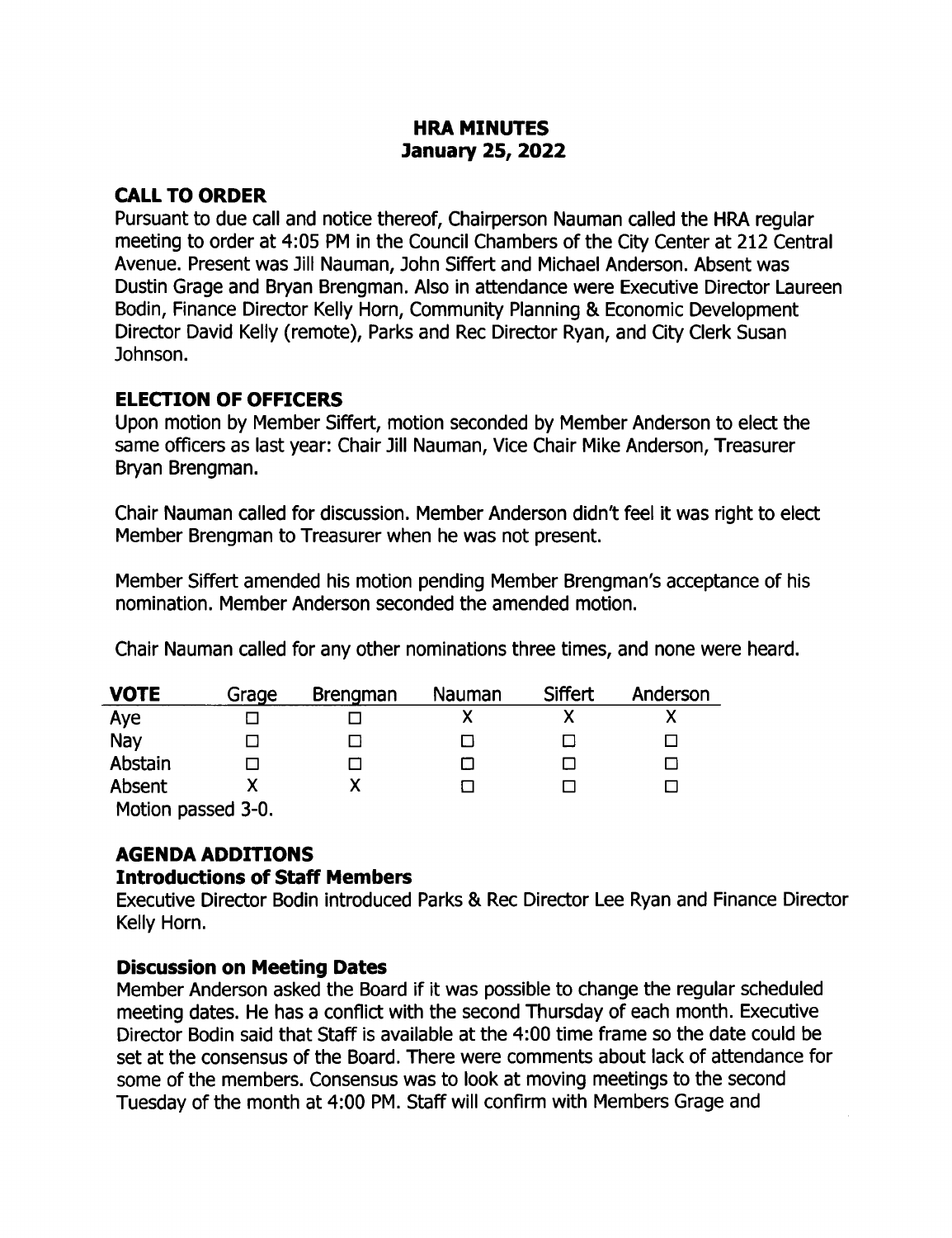Brengman for their input on the date change and then respond to all members. This new date would be effective for the February meeting.

### APPROVAL OF DECEMBER 9, 2022 MINUTES

Upon motion by Member Siffert, motion seconded by Member Anderson to approve of the December 9, 2022 minutes.

| <b>VOTE</b>        | Grage | <b>Brengman</b> | Nauman | Siffert | Anderson |
|--------------------|-------|-----------------|--------|---------|----------|
| Aye                |       |                 | Χ      | χ       |          |
| Nay                |       |                 |        |         |          |
| Abstain            |       |                 |        |         |          |
| Absent             |       |                 |        |         |          |
| Motion passed 3-0. |       |                 |        |         |          |

### APPROVAL OF CLAIMS

Upon motion by Member Anderson, motion seconded by Member Siffert to approve of the following claims.

### City of Buffalo

#### Buffalo Housing& Redevelopment Authority

#### Approval of Claims

01/25/2022 Meeting

|                                       |                                 | <b>Check</b>     |      |               |
|---------------------------------------|---------------------------------|------------------|------|---------------|
| Paid to:                              | <b>Description</b>              | <b>Date Paid</b> | #    | <b>Amount</b> |
| City of Buffalo                       | IТ                              | 12/31/2021       | 3933 | \$756.42      |
| <b>Grand View Ledge</b>               | <b>TIF Tax</b>                  | 12/31/2021       | 3934 | \$8,155.81    |
| <b>LHB</b>                            | <b>Professional Fees</b>        | 12/31/2021       | 3935 | \$480.00      |
| <b>Roers</b>                          | <b>TIF Tax</b>                  | 12/31/2021       | 3936 | \$19,040.69   |
| <b>Taft Stettinus &amp; Hollister</b> | <b>Legal Fees</b>               | 12/31/2021       | 3937 | \$1,600.00    |
| <b>Village Place</b>                  | <b>TIF Tax</b>                  | 12/31/2021       | 3938 | \$27,811.85   |
| <b>Whirltronics</b>                   | <b>TIF Tax</b>                  | 12/31/2021       | 3939 | \$22,384.15   |
| City of Buffalo                       | IT                              | 12/31/2021       | 3940 | \$1,392.98    |
| <b>DLR Group</b>                      | <b>Professional Fees - BCAC</b> | 12/31/2021       | 3941 | \$10,000.00   |
| <b>Ehlers</b>                         | <b>Professional Fees</b>        | 12/31/2021       | 3942 | \$250.00      |
| <b>LHB</b>                            | <b>Professional Fees</b>        | 12/31/2021       | 3943 | \$2,257.94    |

TOTAL: \$94,129.84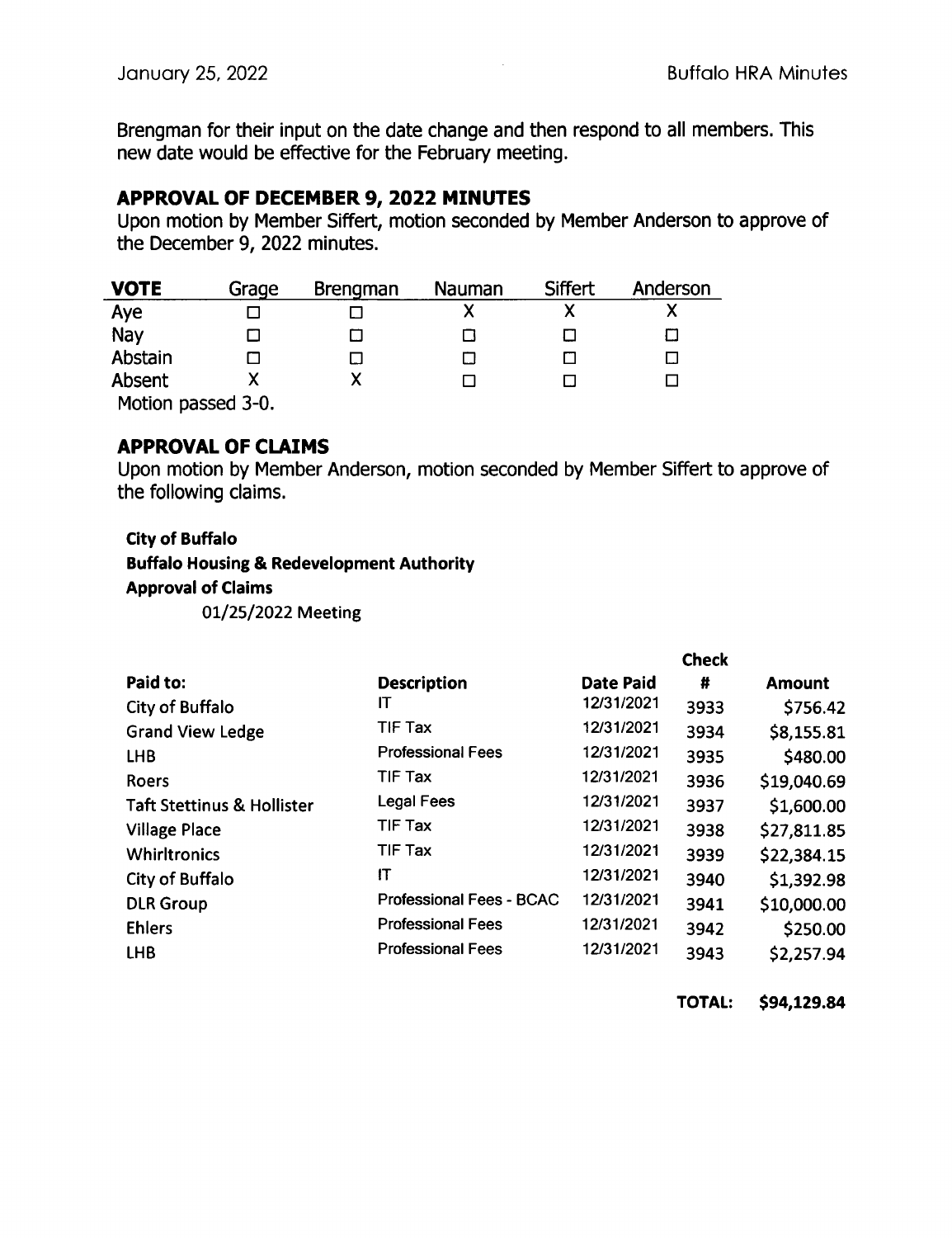| <b>VOTE</b>        | Grage | <b>Brengman</b> | Nauman | Siffert | Anderson |  |
|--------------------|-------|-----------------|--------|---------|----------|--|
| Aye                |       |                 |        |         |          |  |
| Nay                |       |                 |        |         |          |  |
| Abstain            |       |                 |        |         |          |  |
| Absent             |       |                 |        |         |          |  |
| Motion passed 3-0. |       |                 |        |         |          |  |

# OLD BUSINESS

### Lakefront and Commons Area Preliminary Design

Consulting Engineer Kannas said he and Landscape Architect Casey Byers are here to present an overview of the Highway 25 improvements. This is a concept plan, and they are looking for feedback. MnDOT approved the final geometric design layout in June of 2021. The preliminary design stage dealt with the width of roadway, sidewalks and everything related to geometrics. We are in now in the final design stage, which consists of elevations, exact utility design, right-of-way, and easement acquisition. He reviewed the plan with desired purposes and goals for the area.

Consulting Landscape Architect Byers reviewed that this project started in 2019 with the idea of treating the area as an extension of Sturges Park. He reviewed the details of the plan stating it preserves much of the Downtown Commons space as an extension of the overall project. Moving the roadway will allow for softening the elevation to the lake. The layout incorporates additional public open space between Highway 25 and Buffalo lake as well as south of the existing Downtown Commons. The design includes a wide median in the area.

Consulting Engineer Kannas said that in stakeholder meetings for the downtown visioning, a key component was for pedestrian safety. The median will allow for crossing one lane at a time. Rapid rectangular beacons are being considered to help pedestrian crossing. Member Anderson commented that if we want people to come and go, we need to make it safe for them to do so. Member Anderson mentioned the width on the trail should accommodate bikers and pedestrians.

Member Siffert asked about the timeline. Kannas said they will begin in 2023. There are many utilities to deal with in the area. The road will be shut down with a detour most likely all spring, summer, and fall.

Consulting Engineer Kannas reviewed that the City is the lead on the project with cost participation from MnDOT on the roadway, sidewalks, median and most of the storm sewer. Utilities such as water and sewer will be city costs.

# NEW BUSINESS Termination of Tax Increment Financing ( TIF) District 23, Havenwood